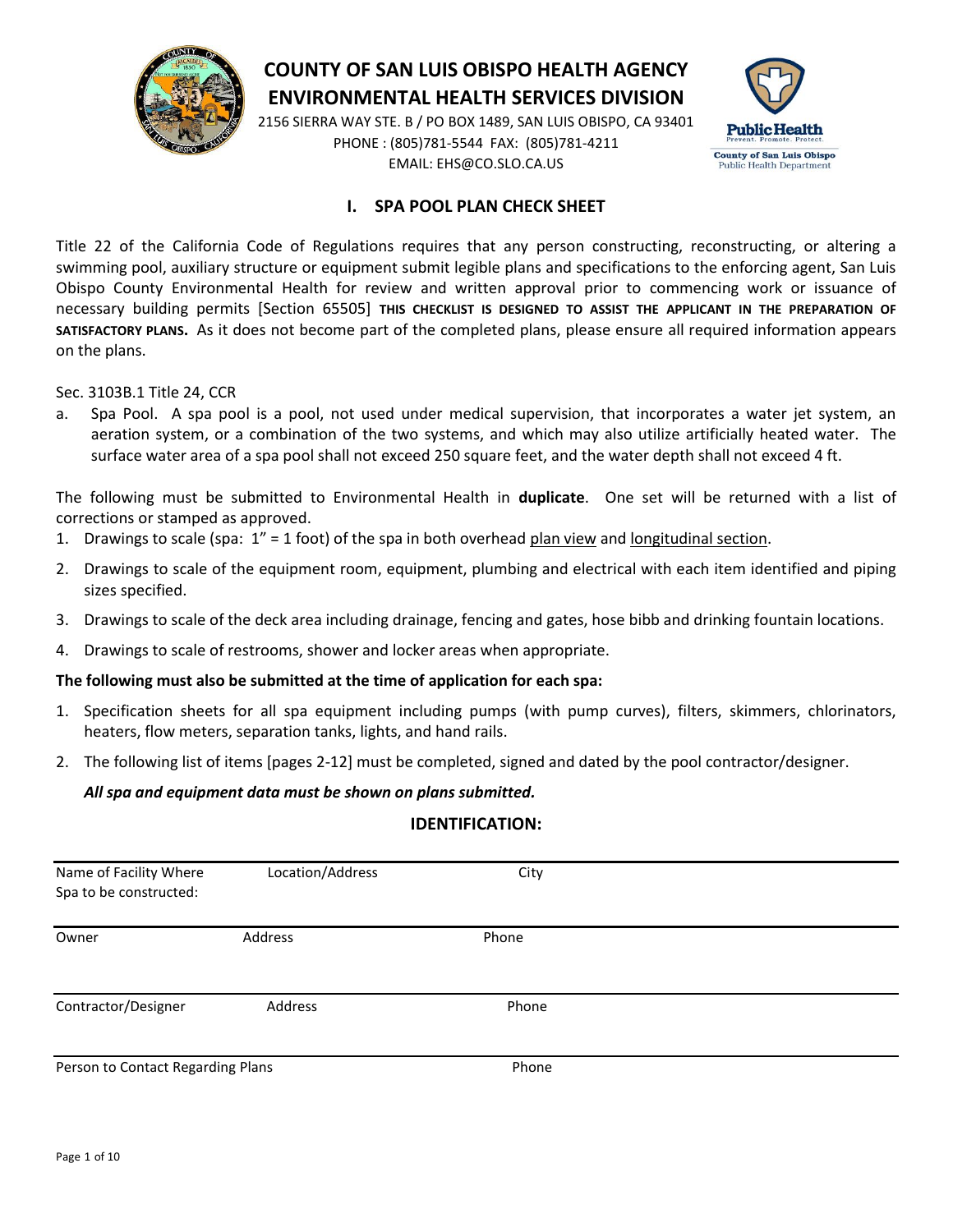# **SPA DATA – Part I of ll**

#### **ANSWER THE FOLLOWING QUESTIONS WHERE APPLICABLE AND CHECK THE APPROPRIATE BOX(s):**

| 1. SPA DIMENSIONS:                                                                          | $\bullet$                                                  |
|---------------------------------------------------------------------------------------------|------------------------------------------------------------|
| $\bullet$                                                                                   | # of filters _____________________<br>$\bullet$            |
| $\bullet$                                                                                   |                                                            |
| $\bullet$                                                                                   |                                                            |
|                                                                                             | 12. HYDROSTATIC RELIEF VALVE/ASSEMBLY:                     |
| Surface Area ________________________ sq. ft.                                               | $\rule{1em}{0.15mm}$ Yes $\rule{1em}{0.15mm}$ No           |
| $\bullet$                                                                                   | • Depth to groundwater                                     |
| $\bullet$                                                                                   | 13. CHLORINATION OR DISINFECTION UNIT (Provide             |
| 2. SPA SHELL MATERIAL: ________________                                                     | spec sheet)                                                |
| 3.                                                                                          | Type of unit ________________________________<br>$\bullet$ |
| 4.                                                                                          | $\bullet$                                                  |
| 5.                                                                                          | $\bullet$                                                  |
| <b>RETURN INLETS:</b> (Provide spec sheet)<br>6.                                            | 14. SKIMMER/GUTTER SYSTEM: (Provide spec sheet)            |
| # of inlets ______________________<br>$\bullet$                                             | # of skimmers _____________________<br>$\bullet$           |
| # of jet returns ________________<br>$\bullet$                                              | $\bullet$                                                  |
| $\bullet$                                                                                   | Model ____________________________<br>$\bullet$            |
| Inlets adjustable<br>$\bullet$                                                              | Gutter system with surge tank at<br>$\bullet$              |
| <b>RECIRCULATION PUMP: (Provide spec sheet)</b><br>7.                                       | <b>Gallons</b>                                             |
| $\bullet$                                                                                   | 15. FLOWMETER: (Provide spec sheet)                        |
| Model # ___________________________<br>$\bullet$                                            | # of flow meters _______________________<br>$\bullet$      |
| Horsepower ____________________________<br>$\bullet$                                        | $\bullet$                                                  |
| # of pumps ___________________<br>$\bullet$                                                 | Model # __________________________                         |
| Ft. of head in system _______________<br>$\bullet$                                          | <b>16. RANGE OF PRESSURE GAUGE:</b>                        |
| GPM @ system head loss __________<br>$\bullet$                                              | Influent __________ Effluent _______                       |
| Turnover rate ___________________<br>$\bullet$                                              | 17. VACUUM GAUGE: ______________                           |
| Hair & Lint catcher ____ Yes ____ No<br>$\bullet$                                           | 18. SPA STEPS/STAIRS/LADDERS/RAILS:                        |
| JET PUMP (Provide spec sheet)<br>8.                                                         | $\bullet$                                                  |
| $\bullet$                                                                                   | $\bullet$                                                  |
| Model # ___________________________<br>$\bullet$                                            | spec sheet)                                                |
|                                                                                             | Height of rail above deck ____ in.<br>$\bullet$            |
| # of pumps _____________________                                                            | • Clearance between ladder and stair riser                 |
|                                                                                             | $\mathsf{in}$ .                                            |
| 10. OUTLET BOTTOM DRAIN: (Provide spec sheet)                                               | <b>19. DEPTH MARKERS:</b>                                  |
| Safety type dual main drains<br>$\bullet$                                                   | # of maximum depth markers (minimum                        |
| Diameter or open area of each drain cover<br>$\bullet$                                      | of $2)$                                                    |
| ____________ sq. in. = __________ sq. ft.                                                   | _____ vertical wall of spa                                 |
| $\bullet$                                                                                   | on deck surface                                            |
| GPM (from pump curve) per grate (1/2 of GPM                                                 | Markers are _____ in. in ht.                               |
| $\bullet$                                                                                   | "Ft." abbreviation after each                              |
| if 2 grates) $\frac{+7.48 \text{ gal./cu. ft.} = \_ \text{cm}}{+1.48 \text{ gal./cu. ft.}}$ | depth marker                                               |
| $\div$ 60 sec/min = ____ cfs $\div$ grate opening in sq.                                    |                                                            |
|                                                                                             | <b>20. DECK:</b>                                           |
| than 2 ft./sec)                                                                             | • Deck is made of ______________________                   |
| 11. FILTER: (Provide spec sheet)                                                            | Deck is _______ ft. wide<br>$\bullet$                      |
|                                                                                             | Deck is _______ ft. wide between pool and spa<br>$\bullet$ |

- 
- Manufacturer \_\_\_\_\_\_\_\_\_\_\_\_\_\_\_\_\_\_\_\_\_\_
- Model # \_\_\_\_\_\_\_\_\_\_\_\_\_\_\_\_\_\_\_\_\_\_\_

● Deck is sloped ¼"/ft. to deck drain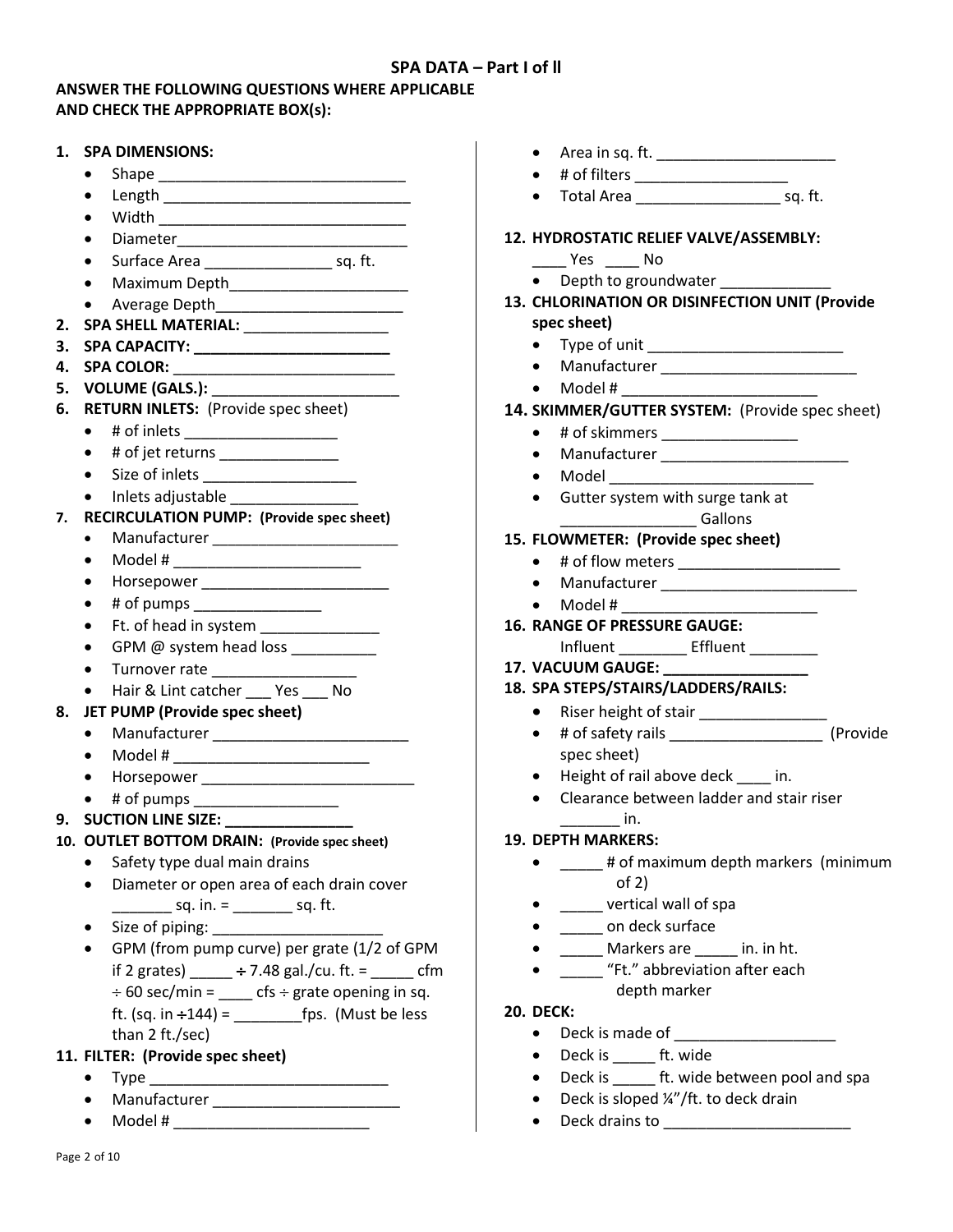#### **21. FENCING:**

• Indoor spa with walls/door \_\_\_ Yes \_\_\_ No

## **SPA DATA – Part 1 OF ll (continued)**

- What is its height? \_\_\_\_\_\_\_\_\_\_\_\_\_\_\_\_\_\_\_ Are any openings greater than 4 in. in any dimension?
- Does the gate have a self-closing self-latching  $lock?$

### **22. EQUIPMENT ROOM:**

- The floor is made of \_\_\_\_\_\_\_\_\_
- Is there easy access to all equipment and gauges?
- Have provisions been made for a back wash sight glass? \_\_\_\_\_\_\_\_\_\_\_\_\_\_\_\_\_\_\_\_
- $\bullet$  Is floor sloped ¼"/ft. to a drain?

# **23. DRESSING ROOM/TOILET/SHOWER:**

- Straight line distance from these facilities to farthest point of the farthest living unit \_\_\_\_\_\_\_\_ ft.
- Are public showers, toilets and dressing rooms provided? \_\_\_\_\_\_\_\_\_\_\_\_\_\_\_\_\_\_\_\_\_
- Total # of bathers is
- Is one shower per 50 bathers provided?
- Is one lavatory per 80 bathers provided?
- Separate toilet facilities for men and women are provided as follows:
	- # of women toilets \_\_\_\_\_\_\_\_\_
	- $\bullet$  # of men toilets \_\_\_\_\_\_\_\_\_\_
	- $\bullet$  # of men urinals
	- $\bullet$  # of women showers  $\_\_$
	- $\bullet$  # of men showers \_\_\_\_\_\_
	- # of women lavatories
	- # of men lavatories \_\_\_\_\_\_\_
	- Hot water max. temp. is \_\_\_\_\_\_\_\_ °F.

# **24. DRESSING ROOM/TOILET/SHOWER FLOOR PLAN REQUIREMENTS:**

- Dressing room/toilet/shower floor plan provided
- Room finish schedule provided
	- Wall material
	- Floor material, floor must be coved
	- Ceiling material
- Samples of flooring and wainscot materials are provided
- Hot & cold running water to each faucet
- $\bullet$  Hot water must reach 110 °F minimum

# **25. HOSE BIBBS/DRINKING FOUNTAIN:**

- Does fencing separately enclose spa? (pool/spa combo) \_\_\_\_\_\_\_\_\_\_\_\_\_\_\_\_
- Has a hose bibb been provided that is located so that all portions of the deck can be reached with 75 ft. of hose? \_\_\_\_\_
- There is/are \_\_\_\_\_\_\_ drinking fountain(s).
- **26. SIGNS: The following signs will be posted at spa side:**
	- \_\_\_\_\_\_\_ Spa Caution Sign
	- \_\_\_\_\_\_ Artificial Respiration
	- **\_\_\_\_\_\_** Emergency Phone Numbers
	- \_\_\_\_\_\_ Spa Occupancy Capacity
	- \_\_\_\_\_\_ No Lifeguard on Duty
	- \_\_\_\_\_ Emergency Shut Off Switch

# **27. SAFETY EQUIPMENT:**

- \_\_\_\_\_ Emergency Shutoff switch with restart on timer
- \_\_\_\_\_ First aid kit
- \_\_\_\_\_\_ Test kit (pH, free chlorine & cyanuric acid)

#### **26. BACKWASH: (For D.E. and Sand Filter Systems)**

- Separation tank \_\_\_ Yes \_\_\_ No
- Make/model example apacity to \_\_\_\_\_ sq. ft. of filter area
- Wastewater from the separation tank cannot be returned to the spa.
- Air gap filter backwash to public sewer Yes  $\blacksquare$  No
- Backwash receptacle size \_\_\_\_\_\_ p-trap size
- \_\_\_\_\_\_\_\_\_\_\_\_\_ • Backwash valve \_\_\_ Yes \_\_\_ No \_\_\_\_\_\_ size Make/Model \_\_\_\_\_\_\_\_\_\_\_\_\_\_\_\_\_\_\_\_ Backwash water goes to \_\_\_\_\_\_\_\_\_\_\_\_\_\_
- **27. When emptied, spa water goes to**

**\_\_\_\_\_\_\_\_\_\_\_\_\_\_\_\_\_\_\_\_\_\_\_\_\_\_\_\_\_**

### **28. HEATER: (Provide spec sheet)**

- Manufacturer \_\_\_\_\_\_\_\_\_\_\_\_\_\_\_\_\_\_\_\_\_\_\_\_
- $\bullet$  Model  $\bullet$
- Connection pipe size in.
- Max. flow \_\_\_\_\_\_\_\_\_\_\_\_\_\_\_\_\_\_\_\_\_\_\_
- Internal bypass valve \_\_\_ Yes \_\_\_ No
- External bypass valve \_\_\_ Yes \_\_\_ No Size of bypass \_\_\_\_\_\_\_\_\_\_\_ in.
- **29. Recirculation Pipe Size \_\_\_\_\_\_\_\_\_\_\_\_\_\_\_\_**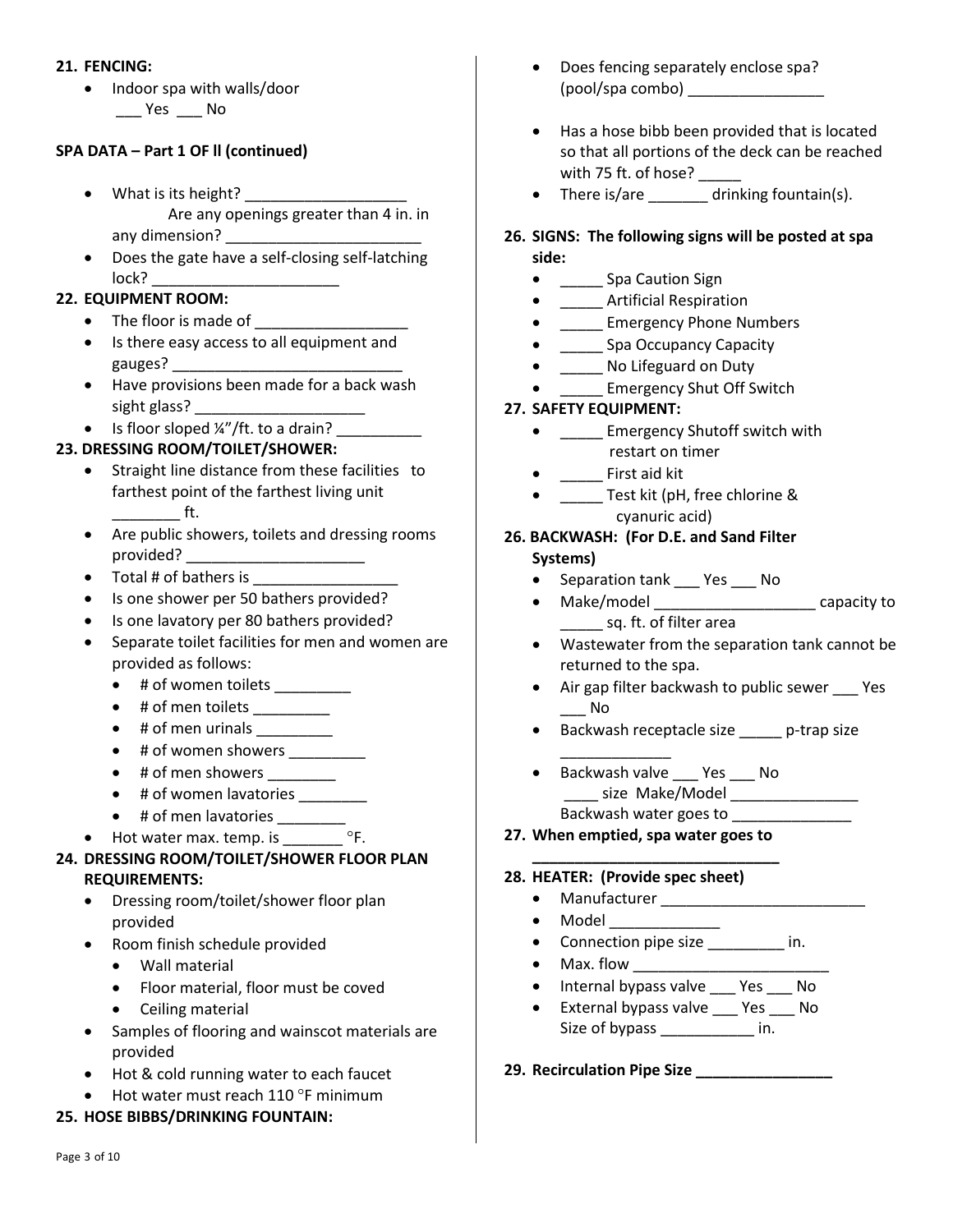### **SPA DATA – Part I of II (continued) ANSWER THE FOLLOWING QUESTIONS WHERE APPLICABLE AND CHECK THE APPROPRIATE BOX(s):**

#### **DO THE FOLLOWING CALCULATIONS; SHOW ALL WORK;** *ATTACH SEPARATE PAGE AS NEEDED***:**

# **I. GALLONAGE CALCULATION:**

- length (ft) x width (ft) x average depth (ft) x (times) 7.5 gal/ft<sup>3</sup> = # of gallons Answer: \_\_\_\_\_\_\_\_\_\_\_\_\_\_\_\_\_\_\_\_\_\_\_\_\_\_ gal.
	- **For Round Spas:** 3.14 x  $R^2$  (ft) x average depth (ft) x 7.5 gal/ft $^3$  = # of gallons Answer: each control and a gal.

#### **II. PUMP CURVE CALCULATIONS:**

\_\_\_ gpm from pump curve at \_\_\_\_\_\_\_ ft. of head

- 60 ft. of head for pressure D.E., high rate sand & cartridges
- 45 ft. of head for rapid sand
- 40 ft. of head for vacuum D.E.

#### **III. TURNOVER CALCULATIONS:**

Pump must provide a complete turnover of spa water in 30 minute period.

- **•** gallons in spa = min. gpm of pump 30 min.
- $\bullet$   $\qquad \qquad =$ 30 min. (answer)
- Gallons in spa x 30 min.  $\div$  pump curve gpm x 30 min. \_\_\_\_\_\_\_\_\_ turnover rate in min.

**IV. MAX. FILTRATION FLOW RATE CALCULATIONS:** (Complete for your filter type)

• Rapid sand:  $3$  gpm/ft<sup>2</sup>

 **\_\_\_\_\_\_\_\_\_\_\_\_** gpm (pump curve) +25% 3 gmp/ft<sup>2</sup>

= \_\_\_\_\_\_\_\_\_\_\_\_\_\_\_\_\_\_\_\_ ft.<sup>2</sup> filter required



#### **V. SKIMMER CALCULATIONS:**

• 1 Skimmer/500 ft<sup>2</sup> surface area  $\begin{array}{ccc} \textcolor{blue}{\textbf{1}^2}\end{array}$  (pool surface) 500 ft $^2$ /skimmer

> = \_\_\_\_\_\_\_\_\_\_\_\_\_\_\_\_\_\_\_\_\_\_\_\_\_\_ (# of skimmers)

- \_\_\_\_\_\_\_\_\_\_\_ gpm (pump curve) x .75
	- = \_\_\_\_\_\_\_\_\_\_\_ gpm from skimmer

note: if answer is >40 gpm, additional skimmer required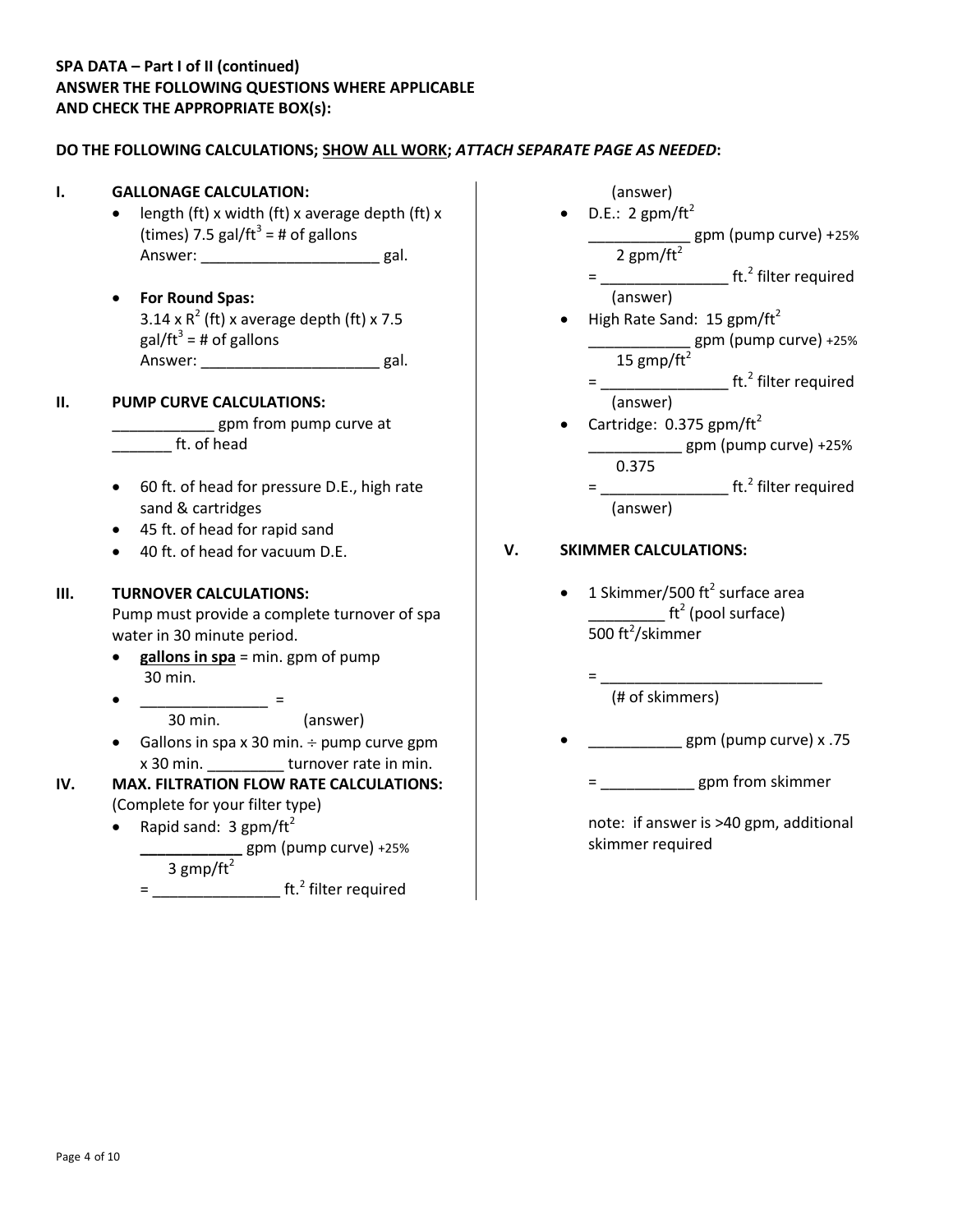### **ANSWER THE FOLLOWING QUESTIONS:**

| 3103B | #1  | Spa is not over 4 feet in depth.<br>______ Yes ______ No Show on plans                                                                                                                                                                                                                                          |
|-------|-----|-----------------------------------------------------------------------------------------------------------------------------------------------------------------------------------------------------------------------------------------------------------------------------------------------------------------|
| 3106B | #2  | Spa to be finished in white or in a light pastel color approved by the Environmental Health Service.<br>_____Yes ______ No Note on plans                                                                                                                                                                        |
| 3106B | #3  | Spa pool bench and step edges have contrasting colors.<br>_____Yes ______ No Note on plans                                                                                                                                                                                                                      |
| 3106B | #4  | Spa has benches, depth of water over bench not exceeding 24 inches.<br>Yes No Show on plans                                                                                                                                                                                                                     |
| 3109B | #5  | There can be no designs resembling a human form on the walls or bottom of the spa. Are any<br>graphics planned on the interior finish? ______ Yes Show on plans ________ No                                                                                                                                     |
| 3109B | #6  | Minimum of two depth markers at least 3 in. in height, of contrasting color, made of durable<br>material that resists weathering (slip resistant if located on the deck). Also, the abbreviation "Ft"<br>(3 inches in height) must appear after each depth marker.<br>Show on plans<br>$\rule{1em}{0.15mm}$ Yes |
| 3110B | #7  | Spa: (circle letter which applies)<br>Has 12 inch riser and requires 2 handrails<br>$\bullet$<br>Has 9 inch riser and requires 1 handrail<br>$\bullet$<br>Leading railing edge extends to a point not less than 12 inches from plane of bottom riser.<br>$\bullet$                                              |
| 3111B | #8  | Handholds will be installed. They will be located not more than 9 inches above water level.<br>Show or note on plans<br><b>Property</b>                                                                                                                                                                         |
| 3111B | #9  | Handholds are bullnosed coping or cantilevered decking that is not over 2 1/2 inches thick (overhang<br>shall not exceed 2 inches nor be less than 1 inch).<br>_____ Yes _____ No Show or note on plans                                                                                                         |
| 3111B | #10 | Handholds other than the above are to be installed.<br>Yes ______ Not Applicable Show or note on plans                                                                                                                                                                                                          |
| 3111B | #11 | The deck is made of concrete or similar material and is slip-resistant and non-abrasive.<br>Note on plans<br>Yes                                                                                                                                                                                                |
| 3113B | #12 | Spa: The deck is 4 feet wide and extends at least 50% or more around the spa. It is made of<br>Show or note on plans<br>Yes                                                                                                                                                                                     |
| 3113B | #13 | The deck width separating the spa from any adjacent pool or spa is 6 ft. or greater.<br>Not Applicable Show or note on plans<br><b>Property</b>                                                                                                                                                                 |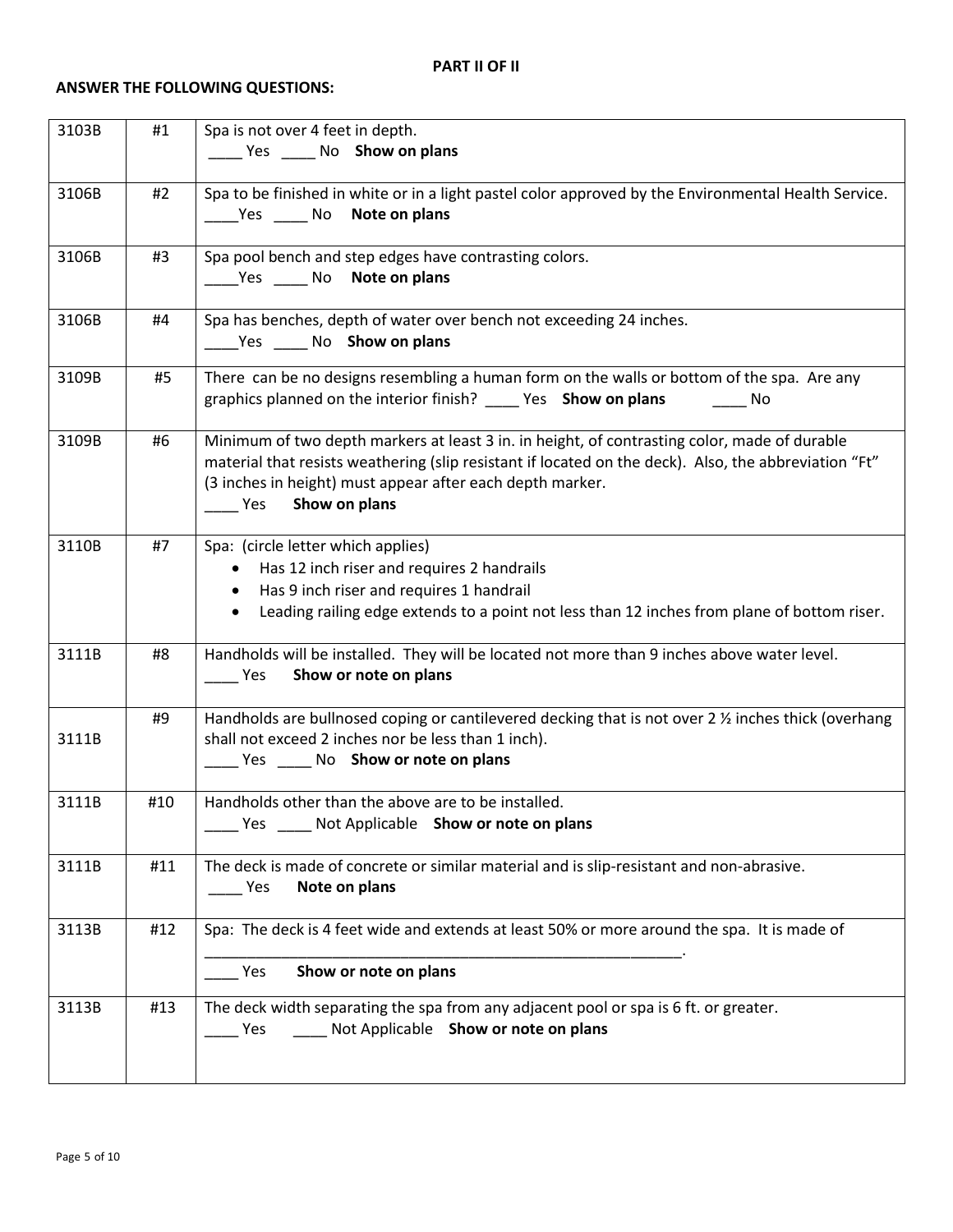| 3113B                | #14 | The deck has a minimum slope of % in. per ft. to deck drains and doesn't drain into spa.<br>Show or note on plans<br><b>Property</b>                                                                                                                                                                                                                                                                                                                                                                            |
|----------------------|-----|-----------------------------------------------------------------------------------------------------------------------------------------------------------------------------------------------------------------------------------------------------------------------------------------------------------------------------------------------------------------------------------------------------------------------------------------------------------------------------------------------------------------|
|                      |     |                                                                                                                                                                                                                                                                                                                                                                                                                                                                                                                 |
| 3113B                | #15 | Spa: Landscape planters, flowerbed or similar unpaved areas adjacent to the spa are located 4 feet<br>or more away from spa.<br>_____ Yes ______ No _____ Not Applicable Show or note on plans                                                                                                                                                                                                                                                                                                                  |
| 3115B                | #16 | Public showers, toilets and dressing rooms will be provided.<br>_____ Yes ______ No Show on plans                                                                                                                                                                                                                                                                                                                                                                                                               |
| 3115B                | #17 | Adjacent living facilities or accommodations are to be used (300 ft. or less).<br>Yes ______ No Show on plans                                                                                                                                                                                                                                                                                                                                                                                                   |
| 3116B                | #18 | There is 1 drinking fountain for first 250 bathers and 1 for each 200 thereafter (exception: when<br>drinking water is available in living quarters or clubhouse).<br>Yes No Show on plans                                                                                                                                                                                                                                                                                                                      |
| 3117B                | #19 | Hose bibb available so that all portions of deck can be reached with 75 ft. hose.<br>Yes ______ No Show on plans                                                                                                                                                                                                                                                                                                                                                                                                |
| 3119B<br>&<br>116045 | #20 | The following signs will be posted in a conspicuous place at the spa and required information<br>added (circle letters which apply):<br>Occupant Load sign (4 inch letters)<br>a.<br>Spa Caution Sign. (The word caution shall be in 4 inch letters)<br>b.<br><b>Emergency Phone Number sign</b><br>$C_{\star}$<br>Artificial Respiration Procedures sign<br>d.<br>Warning - No Lifeguard on Duty sigh (4 inch letters)<br>e.<br>f.<br>Emergency Shutoff Switch Sign (1 inch letters)<br>____ Yes Show on plans |
| 3120B                | #21 | Spa is located indoors and is ventilated according to Section 605 of the Uniform Building Code.<br>Ves ______ Not Applicable Show or note on plans                                                                                                                                                                                                                                                                                                                                                              |
| 3121B                | #22 | Spa equipment room is mounted on a Portland cement concrete or similar floor material and<br>slopes 1/4 in./ft. to floor drain.<br>Yes ______ No Show or note on plans                                                                                                                                                                                                                                                                                                                                          |
| 3123B                | #23 | Recirculation system: (Answer a-j)<br>Discharge flow velocity does not exceed 10 ft./second on inlet piping and<br>a.<br>8 ft./second on suction pipe<br>_____ Yes _____ No Note on plans<br>All filters, valves, pumps, strainers and equipment requiring adjustments are<br>readily<br>b.<br>accessible for repair and replacement<br>Yes ______ No Note on plans<br>Pressure gauge on influent and effluent lines<br>c.<br>Yes No Show on plans                                                              |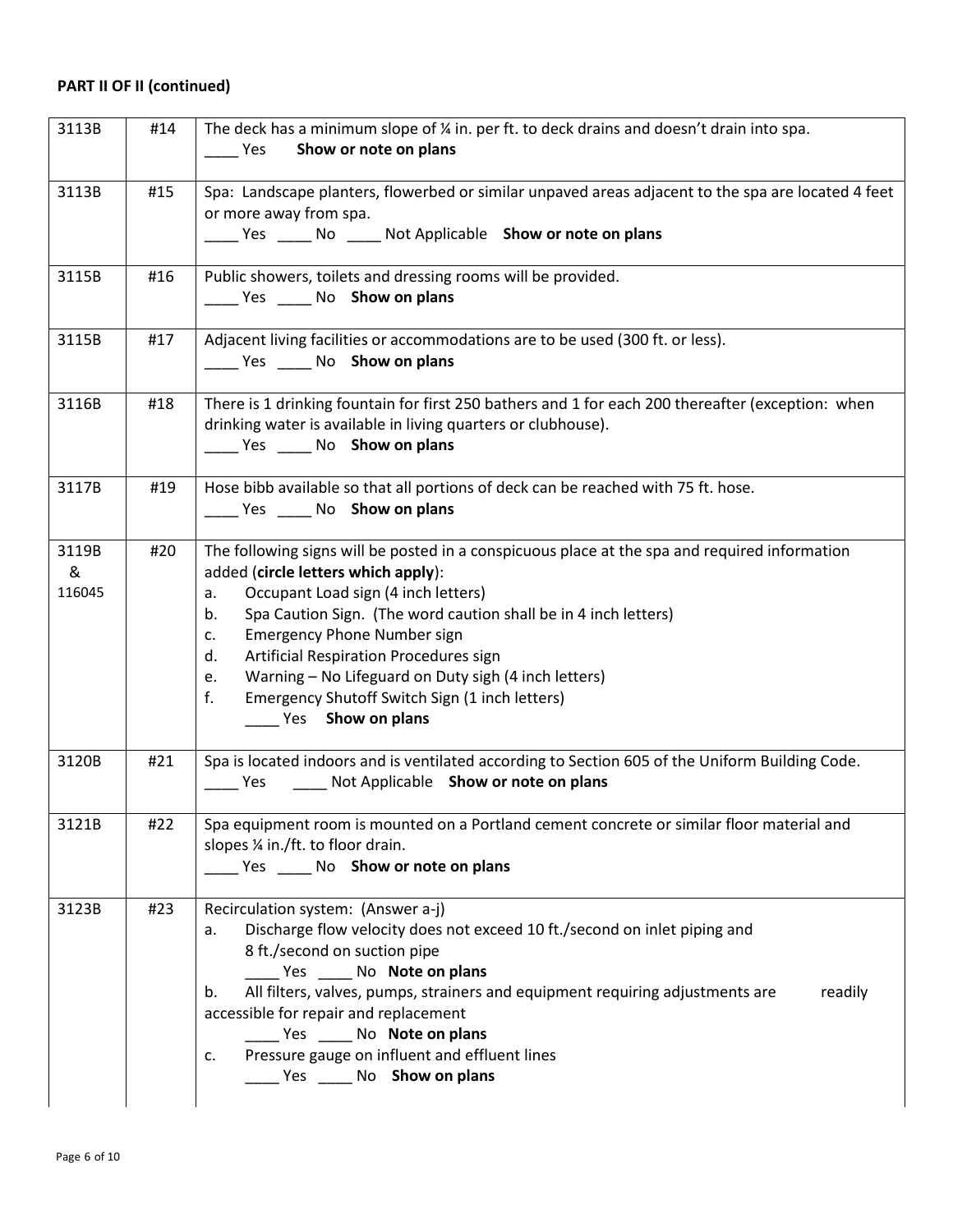|       |     | d.<br>Flowmeter<br>Yes No Show on plans<br>Vacuum gauge on suction type filters<br>e.<br>Yes _______ No _______ Not Applicable Show on plans<br>Spa: Two spas are on one recirculation system with individually metered and<br>f.<br>adjustable<br>flow and chlorination<br>_______ Yes _______ No ______ Not Applicable Show on plans<br>Hair and lint strainer is provided on the suction side of the recirculation pump<br>g.<br>Yes No Show or note on plans<br>Hair & lint strainer is integral with recirculation pump. Yes No<br>h.<br>Backwash piping and valves to be installed. The backwash will go to<br>i.<br>Later and Septic disposal not allowed |
|-------|-----|------------------------------------------------------------------------------------------------------------------------------------------------------------------------------------------------------------------------------------------------------------------------------------------------------------------------------------------------------------------------------------------------------------------------------------------------------------------------------------------------------------------------------------------------------------------------------------------------------------------------------------------------------------------|
|       |     | Yes ______ No ______ Not Applicable Show or note on plans<br>Valves area easily accessible and not located under decking. They are marked<br>j.<br>for<br>identification.<br>_____ Yes _____ No Show or note on plans                                                                                                                                                                                                                                                                                                                                                                                                                                            |
| 3126B | #24 | The recirculation pump capacity is designed at which of the following heads? (please circle the<br>letter)<br>Pressure D.E. - 60 ft. head<br>а.<br>Vacuum D.F. - 40 ft. head<br>$b_{\cdot}$<br>Rapid Sand - 45 ft. head<br>C.<br>Hi rate sand $-60$ ft. head<br>d.<br>Cartridge filter - min 60 ft. head<br>e.                                                                                                                                                                                                                                                                                                                                                   |
| 3127B | #25 | Spa refill inlets not less than 1 inch or less than 2 pipe diameters above overflow rim for air-gap<br>separation.<br>The Yes _______ No _______ Not Applicable Show or note on plans                                                                                                                                                                                                                                                                                                                                                                                                                                                                            |
| 3127B | #26 | Spa refill inlet is protected with a backflow prevention device.<br>_____ Yes _____ No _____ Not Applicable Show or note on plans                                                                                                                                                                                                                                                                                                                                                                                                                                                                                                                                |
| 3129B | #27 | A rapid sand filter is being installed. If filtration rate does not exceed 3 gpm/sq. ft. Backwash is not<br>less that 12 gpm/sq. ft. of filter area.<br>Yes _____ Not Applicable Show & note on plans                                                                                                                                                                                                                                                                                                                                                                                                                                                            |
| 3130B | #28 | A diatomaceous earth filter is being installed. If filtration rate does not exceed 2 gpm /sq. ft. or 2 1/2<br>gpm for continuous feeding for filter aid for pools 2000 sq. ft. or more.<br>Not Applicable Show & note on plans<br>Yes                                                                                                                                                                                                                                                                                                                                                                                                                            |
| 3131B | #29 | A high rate sand filter is being installed. If filtration rate does not exceed 15 gpm/sq. ft.; its<br>backwash minimum is 15 gpm/sq. ft.<br>Not Applicable Show & note on plans<br>Yes                                                                                                                                                                                                                                                                                                                                                                                                                                                                           |
| 3131B | #30 | A cartridge filter is being installed. If filtration rate does not exceed 0.375 gpm/sq. ft.<br>Not Applicable Show & note on plans<br>Yes                                                                                                                                                                                                                                                                                                                                                                                                                                                                                                                        |
| 3132B | #31 | The chemical feeders comply with Section 3132B.<br>Not Applicable Note on plans<br>Yes                                                                                                                                                                                                                                                                                                                                                                                                                                                                                                                                                                           |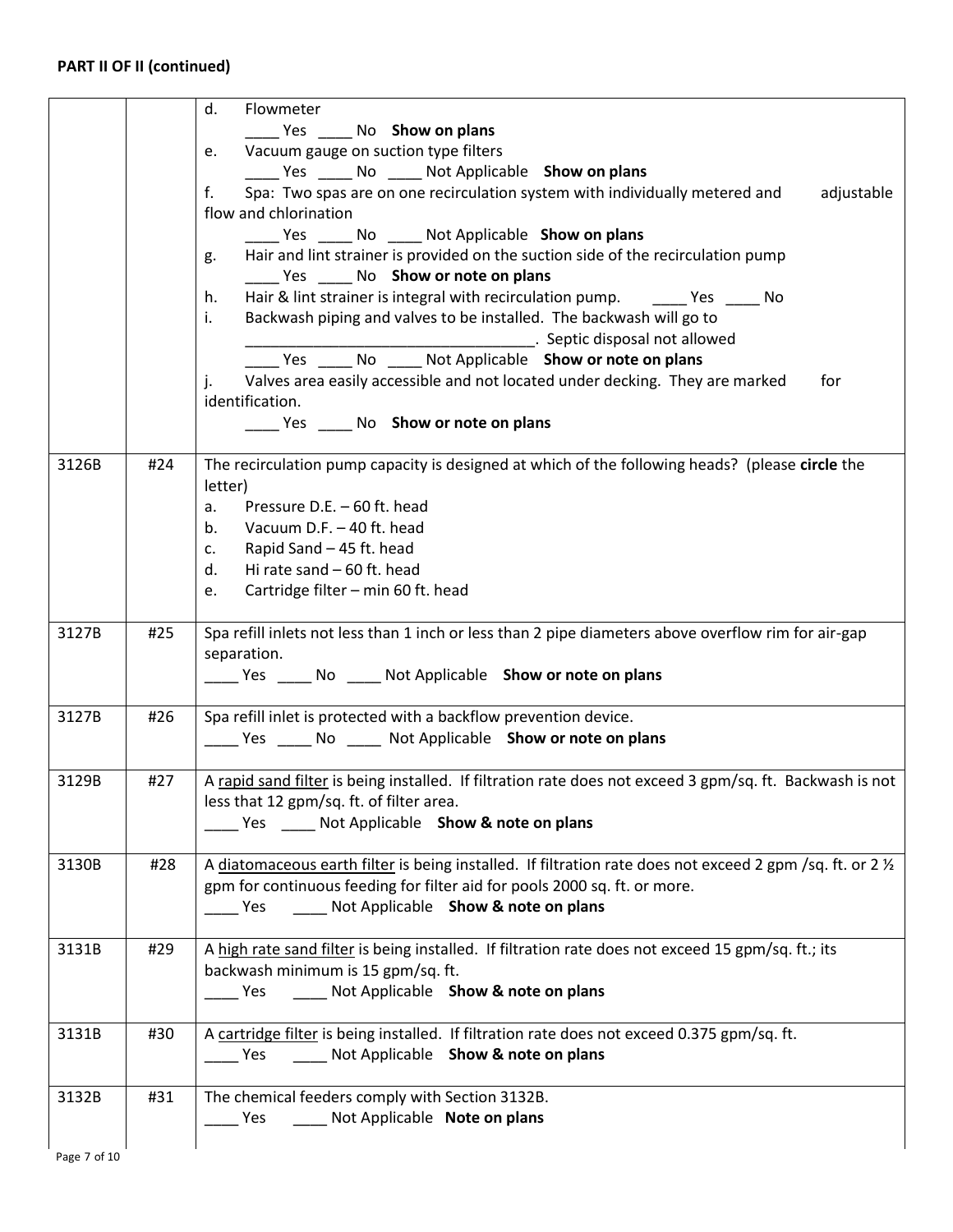| 3133B   | #32 | The disinfectant feeders comply with Section 3133B.                                                                              |  |  |
|---------|-----|----------------------------------------------------------------------------------------------------------------------------------|--|--|
|         |     | Not Applicable Note on plans<br>Yes                                                                                              |  |  |
|         |     |                                                                                                                                  |  |  |
| 3134B   |     | Skimmers: (surface area less than 250 sq. ft.) (Answer a-e if applicable)<br>#33                                                 |  |  |
|         |     | Minimum one skimmer is provided and capable of withdrawing 75% of required<br>a.                                                 |  |  |
|         |     | recirculation capacity<br>Yes No Show & note on plans                                                                            |  |  |
|         |     | Skimmer is built-in type, recessed into spa wall, individually adjustable for rate of flow,<br>b.                                |  |  |
|         |     | automatically adjusts to variations in spa level within 4 inches, has a removable and cleanable                                  |  |  |
|         |     | protective<br>screen or basket, and is provided with an air lock<br>device to prevent air                                        |  |  |
|         |     | leakage into recirculation system                                                                                                |  |  |
|         |     | Yes No Show & note on plans                                                                                                      |  |  |
|         |     | Skimmer located in relation to spa inlets so as to aid recirculation and skimming<br>C.                                          |  |  |
|         |     | Ves _______ No Show on plans                                                                                                     |  |  |
|         |     | Skimmer flow rate does not exceed 40 gpm (if exceeds 40 gpm, then need 2<br>skimmers)<br>d.                                      |  |  |
|         |     | Yes No Note on plans                                                                                                             |  |  |
|         |     | Anti-hair catching equalizer line covers provided<br>e.                                                                          |  |  |
|         |     | Yes No Note on plans                                                                                                             |  |  |
| 3134B   | #34 | <b>Bottom Drains:</b>                                                                                                            |  |  |
| & 3108B |     | Spa can be drained through bottom drains. It goes to ______________.<br>а.                                                       |  |  |
|         |     | Note on plans<br><b>Parage Yes</b>                                                                                               |  |  |
|         |     | They are covered by a protective cover whose opening does not exceed $\frac{1}{2}$ inch in its smaller<br>b.                     |  |  |
|         |     | dimension                                                                                                                        |  |  |
|         |     | Show or note on plans<br><b>Property</b>                                                                                         |  |  |
|         |     | Grates removable only with tools<br>c.                                                                                           |  |  |
|         |     | Note on plans<br><b>Yes</b><br>Must have 2 main drains with at least 2 feet of separation to prevent a suction<br>hazard.<br>d.  |  |  |
|         |     | The jet system must have separate duplicate bottom drains.                                                                       |  |  |
|         |     | Ves ______ No Note on plans                                                                                                      |  |  |
|         |     |                                                                                                                                  |  |  |
| 3134B   | #35 | Return Inlets:                                                                                                                   |  |  |
|         |     | Minimum of one provided<br>a.                                                                                                    |  |  |
|         |     | Show on plans<br>Yes                                                                                                             |  |  |
|         |     | Inlets do not protrude greater than 1 % inch into spa and are rounded or smooth<br>b.                                            |  |  |
|         |     | Yes ______ No Show or note on plans                                                                                              |  |  |
|         |     | Inlets are separated by at least 10 ft. and are located so as to ensure uniform<br>circulation<br>c.                             |  |  |
|         |     | Yes ______ No Show or note on plans<br>Provisions have been made for adjusting the volume and direction of flow from<br>the wall |  |  |
|         |     | d.<br>inlets                                                                                                                     |  |  |
|         |     | ______ Yes ______ No Show or note on plans                                                                                       |  |  |
|         |     |                                                                                                                                  |  |  |
| 3135B   | #36 | The aeration and/or jet system is completely separate from its filtration system and not                                         |  |  |
|         |     | interconnected with any non-spa pool.                                                                                            |  |  |
|         |     | Show or note on plans<br>Yes                                                                                                     |  |  |
|         |     |                                                                                                                                  |  |  |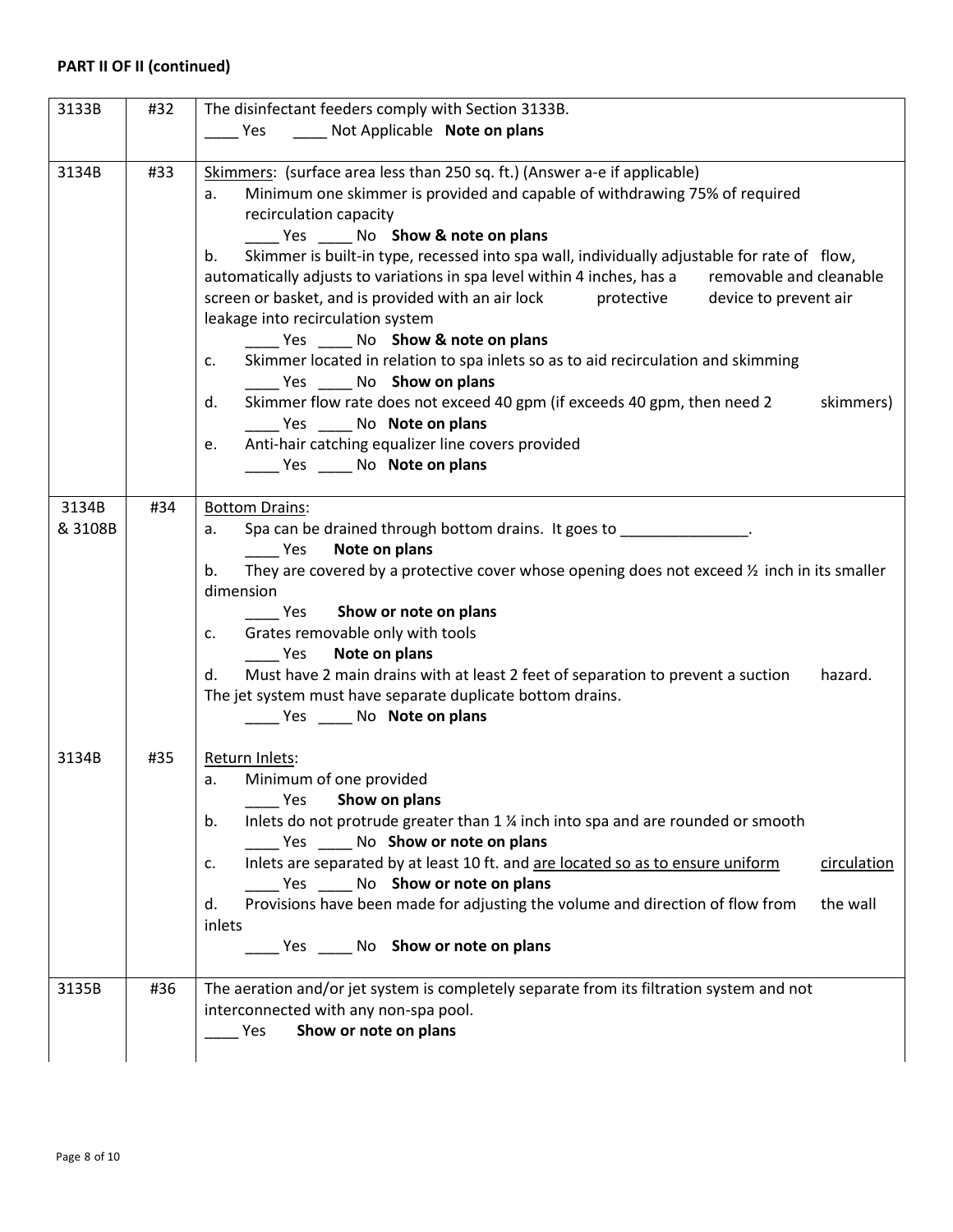| 3137B   | #37 | Waste Disposal:                                                                                     |
|---------|-----|-----------------------------------------------------------------------------------------------------|
|         |     | The backwash goes to ____________________________(septic systems not allowed)<br>a.                 |
|         |     | If D.E. filter, there is a receiving chamber, e.g. floor sink, which catches waste<br>D.E.<br>b.    |
|         |     | ______ Yes ______ No ______ Not Applicable Show on plans                                            |
|         |     | Sumps and drain piping have sufficient capacity to receive spa system backwash without<br>c.        |
|         |     | overflowing the sump receiver                                                                       |
|         |     | _____ Yes _____ No _____ Not Applicable Note on plans                                               |
|         |     | A sight glass on waste discharge line from filter provided. Exception: air gap visible to<br>d.     |
|         |     | operator during backwash operation                                                                  |
|         |     |                                                                                                     |
|         |     | _______ Yes _______ No _______ Not Applicable Show or note on plans                                 |
|         |     | There is no direct connection of the spa or its recirculation system with the sanitary<br>e.        |
|         |     | sewer or drainage system                                                                            |
|         |     | ____ Yes _____ No Show or note on plans                                                             |
|         |     |                                                                                                     |
| 3-680-6 | #38 | <b>Electrical Requirements:</b>                                                                     |
|         |     | Electrical receptacles are located at least 10 ft. from the inside walls of the spa<br>а.           |
|         |     | Yes _______ No ______ Not Applicable <b>Note on plans</b>                                           |
|         |     | Electrical receptacles located within 15 ft. of the inside walls are protected by ground-<br>b.     |
|         |     | fault circuit interrupter                                                                           |
|         |     | Yes No Note on plans                                                                                |
|         |     | A receptacle that provides power to permanently installed spa recirculating pump motor is<br>C.     |
|         |     | located between 5 and 10 ft. from the inside wall of a pool or spa but is a single, locking         |
|         |     | grounding type.                                                                                     |
|         |     | _______ Yes _______ No ______ Not Applicable Note on plans                                          |
|         |     | A clearly labeled emergency shut off switch for control of both the recirculating<br>system<br>d.   |
|         |     | and the aeration and/or jet system is located within 5 feet of the spa.                             |
|         |     | Yes No <b>Show on plans</b>                                                                         |
|         |     | Underwater lighting and area lighting is provided. It meets all electrical provisions of<br>e.      |
|         |     | Article #680 of the National Electrical Code.                                                       |
|         |     | ______ Yes ______ No _____ Show or note on plans                                                    |
|         |     |                                                                                                     |
|         | #39 | Have provisions for accessibility to the physically handicapped been made.                          |
|         |     |                                                                                                     |
|         |     | Show on plans<br><b>Yes</b>                                                                         |
|         |     |                                                                                                     |
| 3118B   | #40 | Fencing and gates at least 5 ft. in height enclose spa. No opening greater than 4 inches in any     |
|         |     | dimension exists.                                                                                   |
|         |     | Not Applicable Show on plans<br><b>Property</b>                                                     |
|         |     |                                                                                                     |
| 3118B   | #41 | Gate is equipped with self-closing and self latching-device located 3 1/2 ft. or higher above deck. |
|         |     | Not Applicable Show on plans<br>Yes                                                                 |
|         |     |                                                                                                     |
| 3118B   | #42 | The bottom of the enclosure is within 2 inches of the finished grade.                               |
|         |     | Show on plans<br><b>Property</b>                                                                    |
|         |     |                                                                                                     |
| 3118B   | #43 | Any horizontal bars are spaced a minimum of 48" apart.                                              |
|         |     | Show on plans<br><b>Property</b>                                                                    |
|         |     |                                                                                                     |